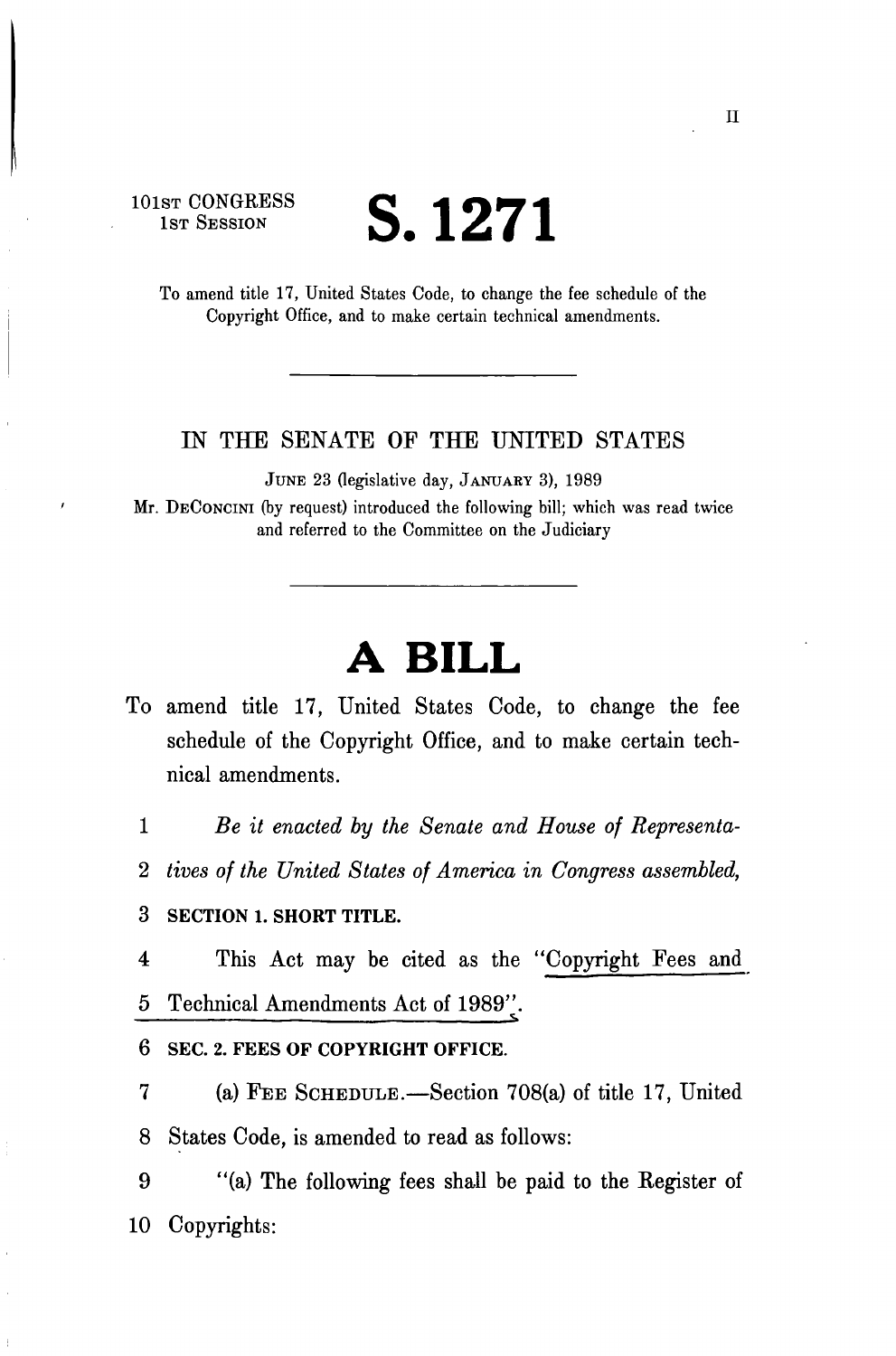1 "(1) on filing each application under section 408 2 for registration of a copyright claim or for a supple-3 mentary registration, including the issuance of a certifi-4 cate of registration if registration is made, \$20;

5 "(2) on filing each application for registration of a 6 claim for renewal of a subsisting copyright in its first 7 term under section 304(a), including the issuance of a 8 certificate of registration if registration is made, \$12;

9 "(3) for the issuance of a receipt for a deposit 10 under section 407, \$4;

11 "(4) for the recordation, as provided by section 12 205, of a transfer of copyright ownership or other doc-13 ument covering not more than one title, \$20; for addi-14 tional titles, \$10 for each group of not more than 10 15 titles;

16 "(5) for the filing, under section 115(b), of a 17 notice of intention to obtain a compulsory license, \$12;

18 "(6) for the recordation, under section 302(c), of a 19 statement revealing the identity of an author of an 20 anonymous or pseudonymous work, or for the recorda-21 tion, under section 302(d), of a statement relating to 22 the death of an author, \$20 for a document covering 23 not more than one title; for each additional title, \$2; 24 "(7) for the issuance, under section 706, of an ad-25 ditional certificate of registration, \$8;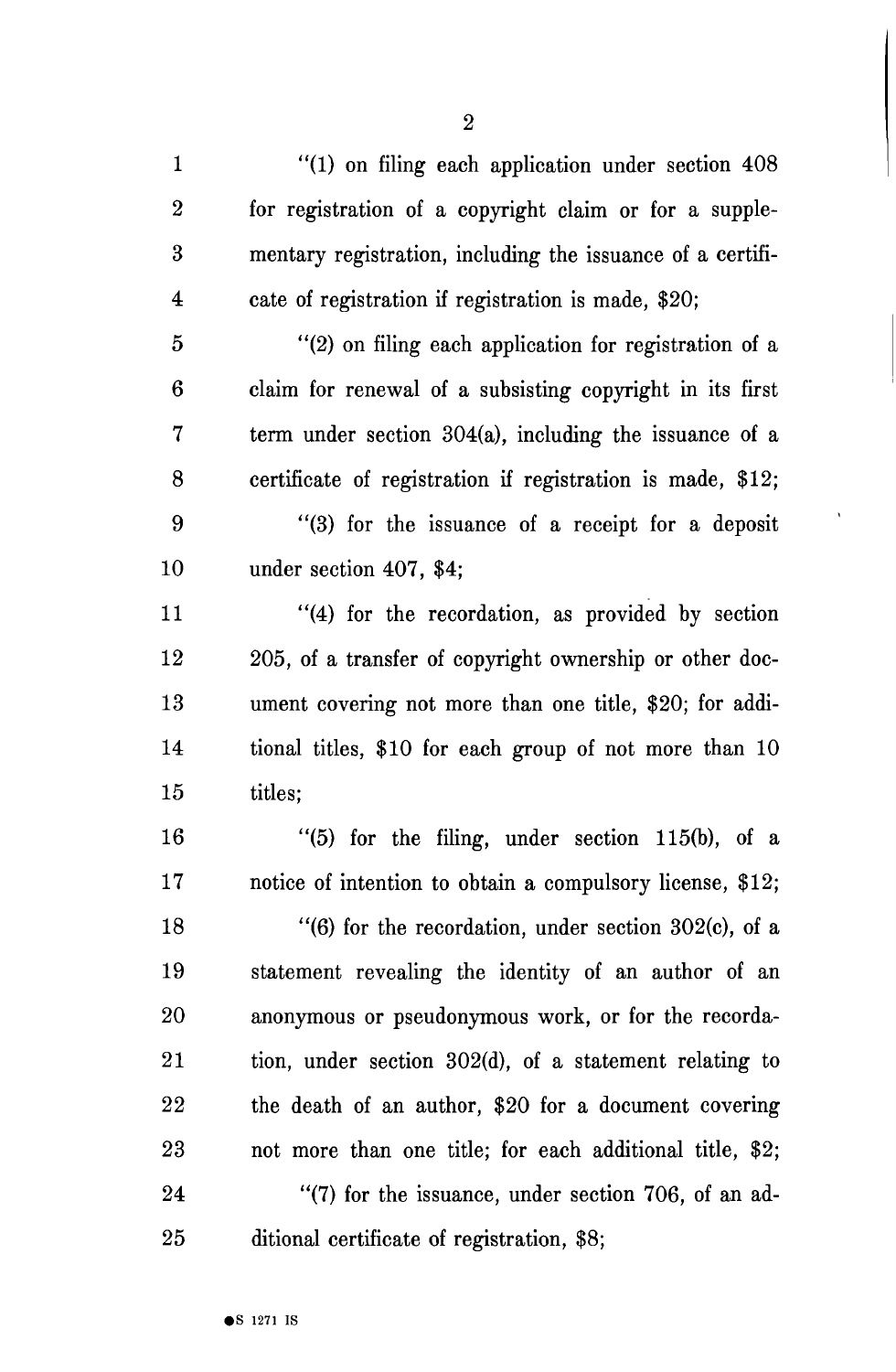1 "(8) for the issuance of any other certification, 2 \$20 for each hour or fraction of an hour consumed 3 with respect thereto;

4 "(9) for the making and reporting of a search as 5 provided by section 705, and for any related services, 6 \$20 for each hour or fraction of an hour consumed 7 with respect thereto; and

8 "(10) for any other special services requiring a 9 substantial amount of time or expense, such fees as the 10 Register of Copyrights may fix on the basis of the cost 11 of providing the service.

12 The Register of Copyrights is authorized to fix the fees for 13 preparing copies of Copyright Office records, whether or not 14 such copies are certified, on the basis of the cost of such 15 preparation.".

16 (b) ADJUSTMENT OF FEES.—Section 708 of title 17, 17 United States Code, is amended—

18 (1) by redesignating subsections (b) and (c) as sub-19 sections (c) and (d), respectively; and

20 (2) by inserting after subsection (a) the following: 21 "(b) In calendar year 1995 and in each subsequent fifth 22 calendar year, the Register of Copyrights, by regulation, may 23 increase the fees specified in subsection (a) by the percent 24 change in the annual average, for the preceding calendar 25 year, of the Consumer Price Index published by the Bureau

ï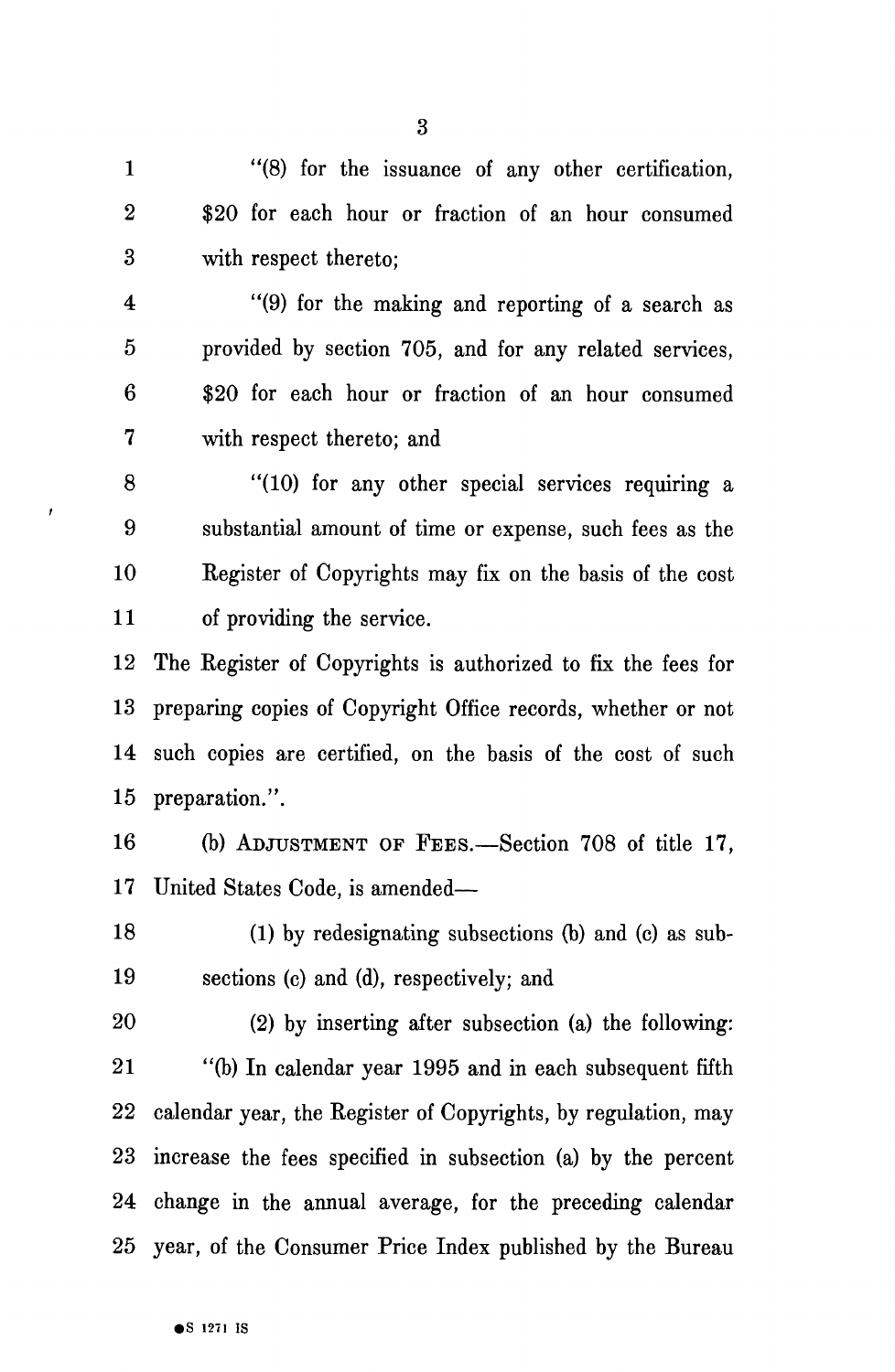1 of Labor Statistics, over the annual average of the Consumer 2 Price Index for the fifth calendar year preceding the calendar 3 year in which such increase is authorized.".

4 (c) EFFECTIVE DATE.—

5 (1) IN GENERAL.—The amendments made by this 6 section shall take effect 6 months after the date of the 7 enactment of this Act and shall apply to—

8 (A) claims to original, supplementary, and 9 renewal copyright received for registration, and to 10 items received for recordation in the Copyright 11 Office, on or after such effective date, and

 $\hat{\mathbf{u}}$ 

12 (B) other requests for services received on or 13 after such effective date, or received before such 14 effective date for services not yet rendered as of 15 such date.

16 (2) PRIOR CLAIMS.—Claims to original, supple-17 mentary, and renewal copyright received for registra-18 tion and items received for recordation in acceptable 19 form in the Copyright Office before the effective date 20 set forth in paragraph (1), and requests for services 21 which are rendered before such effective date shall be 22 governed by section 708 of title 17, United States 23 Code, as in effect before such effective date.

4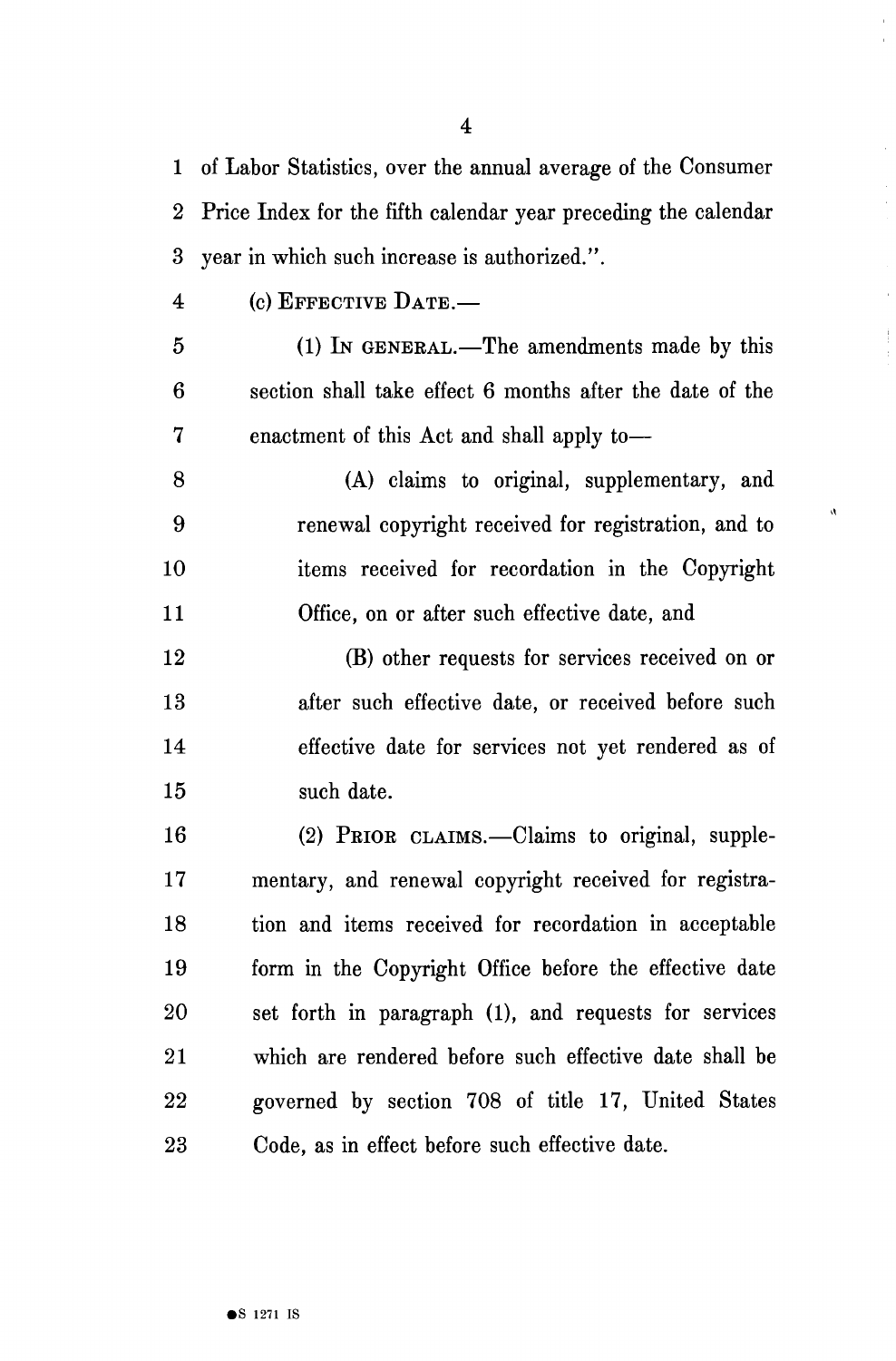1 SEC. 3. TECHNICAL AMENDMENTS. 2 (a) SECTION 111.—Section 111 of title 17, United 3 States Code, is amended— 4 (1) in subsection (c)(2)(B) by striking out "record-5 ed the notice specified by subsection (d) and"; and  $6$  (2) in subsection (d)— 7 (A) in paragraph (2) by striking out "para-8 graph (1)" and inserting in lieu thereof "clause  $9 \t(1)''$ ; 10 (B) in paragraph (3) by striking out "clause 11 (5)" and inserting in lieu thereof "clause (4)"; and 12 (C) in paragraph (3)(B) by striking out 13 "clause (2)(A)" and inserting in lieu thereof 14 "clause  $(1)(A)$ ". 15 (b) SECTION 801.—Section 801(b)(2)(D) of title 17, 16 United States Code, is amended by striking out "111(d)(2) 17 (C) and (D)" and inserting in lieu thereof "111(d)(1) (C) and 18 (D)". 19 (c) SECTION 804.—Section 804(a)(2)(C)(i) of title 17, 20 United States Code, is amended by striking out "115" and

22 (d) SECTION 106.—Section 106 of title 17, United 23 States Code, is amended by striking out "118" and inserting 24 in lieu thereof "119".

21 inserting in lieu thereof "116".

5